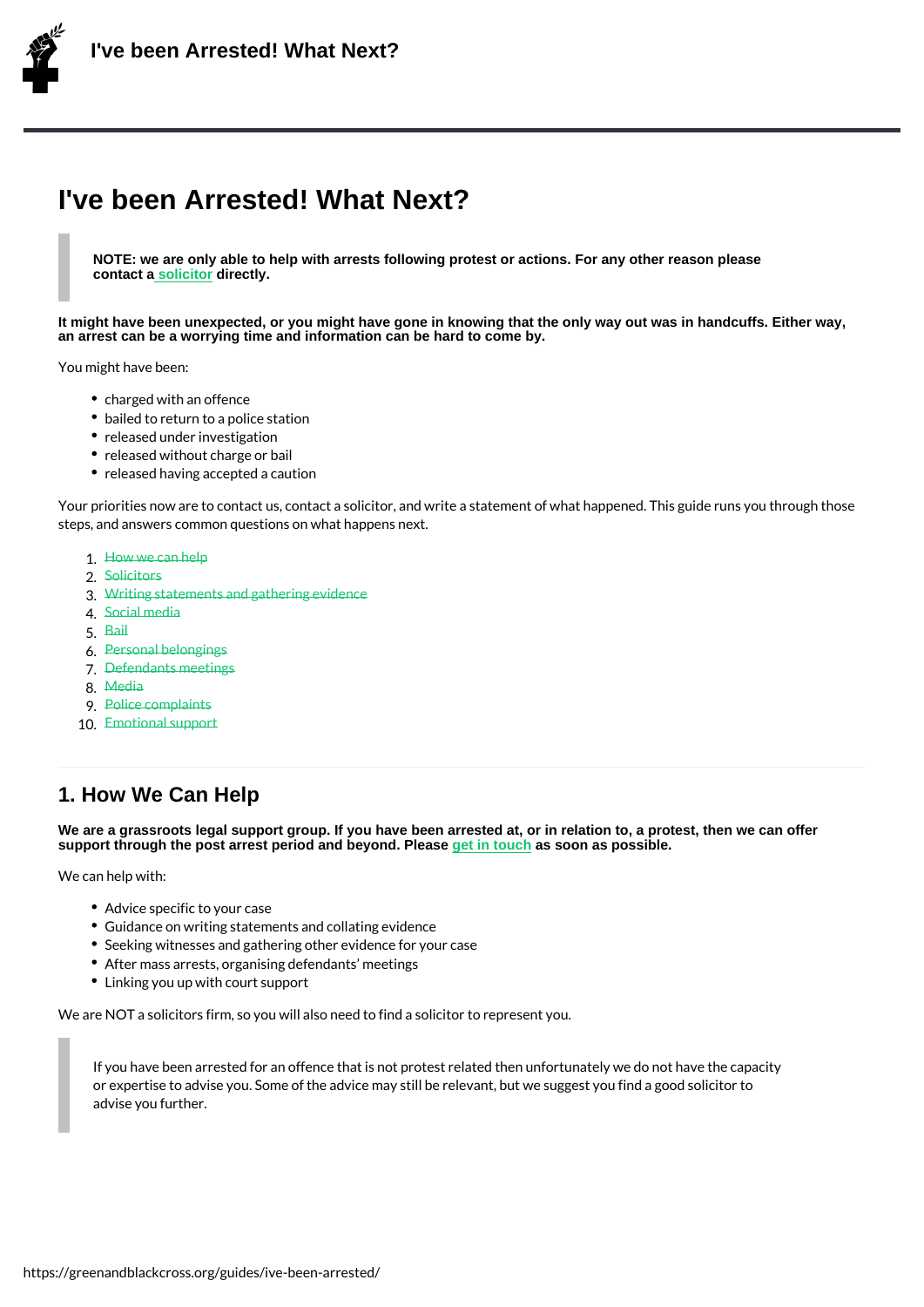## 2. Solicitors

You may already have a solicitor who represented you at the police station.

A solicitor can:

- help you to challenge bail conditions
- come to a bail interview with you
- represent you in court if you are charged.

You do not have to use a solicitor, but we usually recommend doing so. We think it is ver protest cases.

If you aren t currently represented but would like to be, get in touch will let to our recomment of our recommen solicitors list

You may have already used a solicitor in the police station, but you can still change soli local to you or with relevant experience in public order law.

You II need to change solicitors BEFORE you sign legal aid paperwork, as you re only ab circumstances (location and/or relevant experience are not considered exceptional enough).

If you ve not been charged yet then you don t necessarily need a solicitor at this stage, you regardless of eligibility for legal aid they can help you to challenge your bail con you.

If you are charged and are going to court, you will need to decide whether to be represer

You may be eligible for Legal Aid, meaning you do not need to pay to be represented in c

## 3. Writing Statements & Gathering Evidence

Writing your own statement and gathering evidence is important to do as soon as possible after arrest. It will help you build a good case if you go to court, and may also help other defendants or allow you to make a claim against the police at a later date. Be cautious about who this evidence is shared with at this stage, especially online.

#### **Statements**

A statement is simply a written account of your experiences: from the lead up to your arr police station.

Write in chronological order. Focus particularly on what led up to your arrest, your intera custody.

The sooner you write your statement, the more weight it is likely to carry. Sometimes a c forgotten! Check that the date is clearly marked on the statement.

Don t email the statement to us, just keep it safe until solicitors need it (or if you don t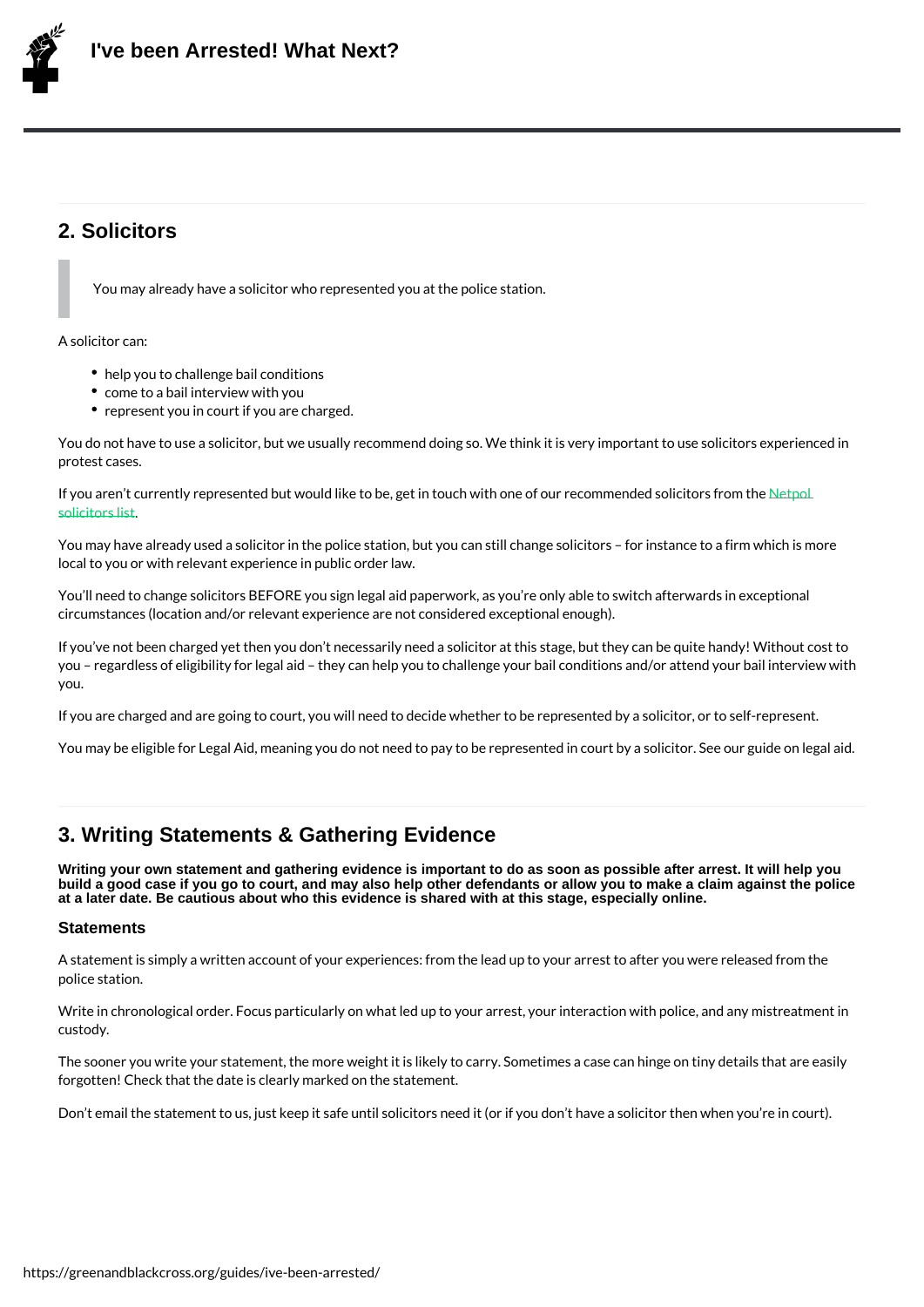If you ve been injured, get evidence as soon as possible, including seeing a doctor and g

#### **Witnesses**

Ask anyone you know who witnessed your arrest you this partner and tant too. See

Have you been a witness to fellow arrestees or victims of police violence? If so please let us know, and write a statement as soon as possible.

#### 4. Social Media

Social media is a mixed blessing in terms of evidence for your case.

It is worth looking for photos or videos on Facebook, YouTube, Twitter, etc that are help

There may be also be unhelpful evidence! Please discourage people from uploading foota category, either for you or for someone else.

Be aware that the police may be watching social media. This can be used as evidence age so don t post specifics about your arrest or the events of the day.

Emails and private messages are different: they wouldn t usually be used as evidence in intelligence purposes.

#### 5. Bail

Bail is one of several actions that the police can take after arresting you. It involves release from police custody to await a later appearance at court or a police station. Your case can be dropped while you're on bail.

If you are bailed withou'preedhargg bail' catlhiesd means that you will have to appear at a police station at a This is so that the police can look over the evidence and decide whether or not to charge

Being bailed and ch'paosytendarged bailleds where you have been charged and you must appear in d

Both types can come with conditions attached which are things you must not do, for exam Newham or You must not go within 1km of an airport

#### What should I do if I've been bailed?

We recommend that you attend a police station interview with one of the recommended so of charge. If you decide to go without a solicitor, you should answer No Comment to all for yourself which questions are best to answer as the police may trip you up. Most good a no comment interview anyway. If you re under 18, an appropriate adult should also be guardian. The police can then take one of four actions:

- 1.You could br**eo fgritwee ac**tion (NFA)which is when your case is dropped, this could also ha which case you don t have to attend
- 2. You coule bailed to a later date. If this happens, solicitors can try to challenge bail
- 3. You cout be charge d. This could be with a different offence than the one you were arrested advice. If this happens, you will be given a court date that you have to appear at. The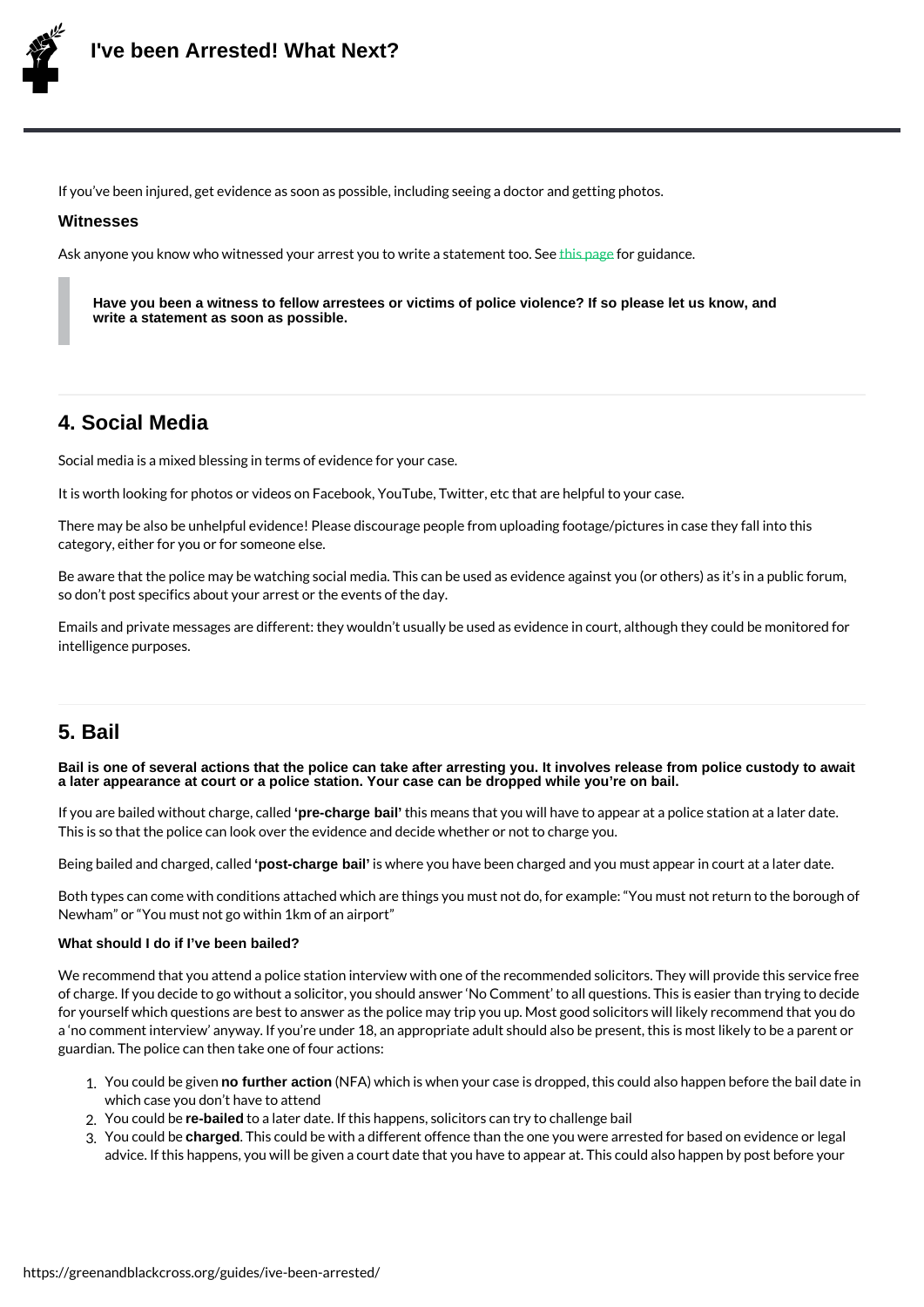interview.

4.You could be cauthionneda a caution is an admission of responsibility which we strongly ad unless a recommended solicitor has explicitly advised you to do so.

If you have been bailed to court , check out our grunide to the post-charge legal oprow hat syou should do for your cou

We have more information on police as what happens if you break intension conditions when

#### 6. Personal Belongi[ngs](https://greenandblackcross.org/guides/should-i-ignore-police-bail/1-why-the-police-put-everybody-on-bail/)

You are likely to have had possessions taken from you at the custody desk. In some cases, these are kept for evidence.

Your belongings will have been put in clear plastic bags in front of you at the custody de list of their contents. The bag was then sealed.

Signing is optional, but means nothing else could be added!

If the bag was opened while you were in custody, this will have been logged on your cust You can obtain the custody record up to 12 months following arrest it may be useful if y

Your solicitor will automatically obtain it if you are charged.

You may have been given your belongings back on release, or they may have been kept fo

Belongings kept for evidence will be returned at the end of the legal process (i.e. when <sub>)</sub>

#### 7. Defendants' Meetings

We think it is really important for defendants to meet and offer mutual support. Defendants meetings facilitate a discussion of the specific details of the case(s) with solicitors and ourselves and defendants campaigns may be started following these meetings.

Contacting arly after arrest means we can inform you if we organise a defendants meeting. you know to get in touch too.

There will usually be solicitors present, and a representative from the Activist Court Aid

[We do N](/contact/)OT campaign on defendants behalf. However, we offer support to defendants to o

#### 8. Media

Some people wish to talk politically about their arrest in the media. We advise approaching this with caution.

We suggest that media is done by groups on behalf of arrestees and not by named arreste

Attaching your name to something could put you higher in the pecking order in terms of concerned. This will place you under greater scrutiny. The police can and will monitor an it s public i.e. press release or a blog post.